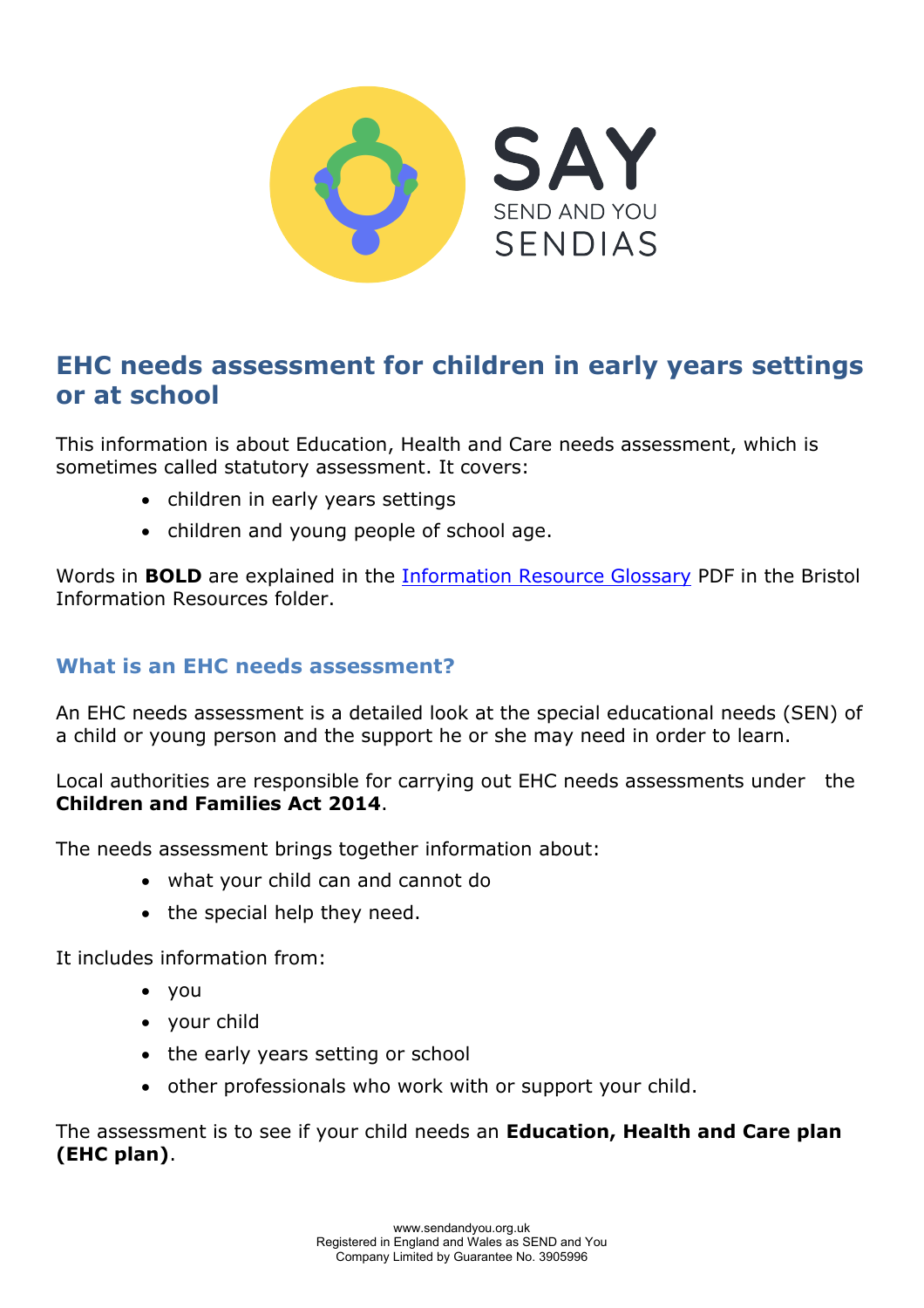# **When is an EHC needs assessment necessary?**

The school or early years setting can often give your child help through **SEN support**. This means that the school makes additional or different provision from that provided to most other pupils to meet their needs. Sometimes other professionals will give advice or support to help your child learn.

Some children need more help than the school can provide. If your child does not make progress despite everything the school has tried, an EHC needs assessment might be the next step.

The [SEND Code of Practice](https://www.gov.uk/government/publications/send-code-of-practice-0-to-25) says:

*In considering whether an EHC needs assessment is necessary, the local authority should consider whether there is evidence that despite the early years provider, school or post-16 institution having taken relevant and purposeful action to identify, assess and meet the special educational needs of the child or young person, the child or young person has not made expected progress.* (9.14)

The local authority will look at:

- your child's attainments and rate of progress
- their special educational needs
- what has already been done
- the difference that support has made
- your child's physical, emotional and social development and health needs.

The law states that if your child has or may have special needs and may need provision to be made via an EHC plan, the local authority must conduct an EHC needs assessment. This means that you do not have to prove that an EHC plan is definitely necessary to obtain an assessment, you just have to show it *may* be necessary. If you think your child needs more help than the school can provide, you can ask for an assessment.

The [SEND Code of Practice](https://www.gov.uk/government/publications/send-code-of-practice-0-to-25) says:

*A local authority must conduct an assessment of education, health and care needs when it considers that it may be necessary for special educational provision to be made for the child or young person in accordance with an EHC plan.* (9.3)

Some children and young people will have needs that clearly require an EHC needs assessment and EHC plan. As soon as the local authority is aware that this is the case it must start the process without delay.

You can find out more about the criteria that local authorities should follow in the [SEND Code of Practice](https://www.gov.uk/government/publications/send-code-of-practice-0-to-25) sections 9.3 and 9.14 to 9.16.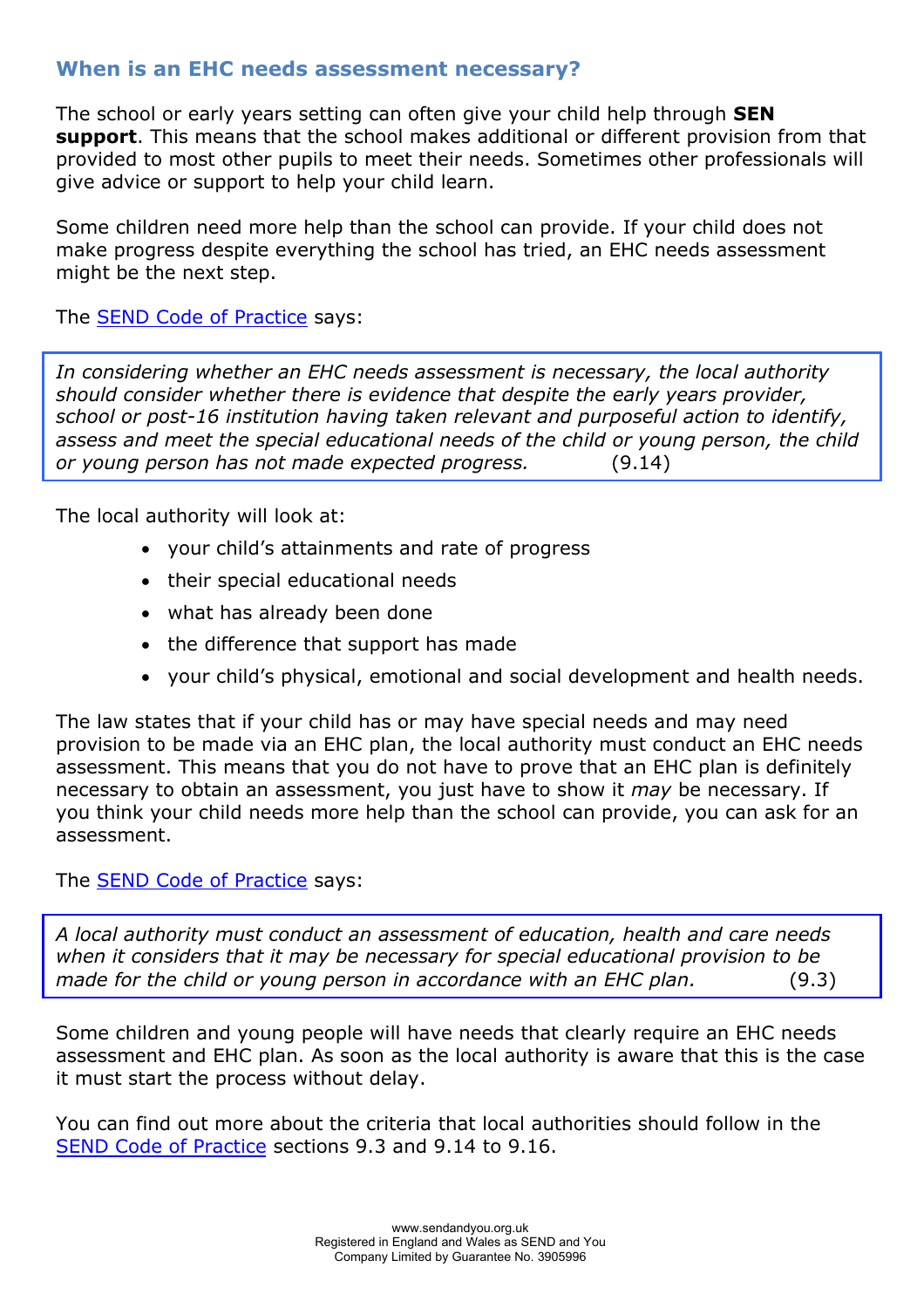### **Who can ask for an EHC needs assessment?**

- parents  $-$  by writing to the local authority
- a young person over the age of 16 but under the age of 25
- the early years setting or school, but only after talking with you first.

It is always a good idea to talk to the school or early years setting before asking for an EHC needs assessment.

SEND and You can help you make your request.

Other people, such as your doctor or a health visitor, can tell the local authority that they think your child needs an assessment.

### **What happens when the local authority gets a request for an EHC needs assessment?**

As soon as the local authority gets a request for an EHC needs assessment they must tell you about it.

The [SEND Code of Practice](https://www.gov.uk/government/publications/send-code-of-practice-0-to-25) says:

*In considering whether an EHC needs assessment is necessary, local authorities should pay particular attention to the views, wishes and feelings of the child and his or her parent, or the young person.* (9.12)

The local authority has up to six weeks to decide whether to make a needs assessment. During this time it may ask you, the school and other professionals for information.

It will look at all the information and must then tell you whether it has decided:

to start the EHC needs assessment immediately

OR

that an EHC needs assessment is not necessary.

### **What happens if the local authority decides that an EHC needs assessment is not necessary?**

The local authority **must** tell you why it thinks that an EHC needs assessment is not needed. It **must** also tell you about:

- your right of appeal to the Special Educational Needs and Disability Tribunal and the time limit
- independent **disagreement resolution** and **mediation**
- how to get further information, advice or support.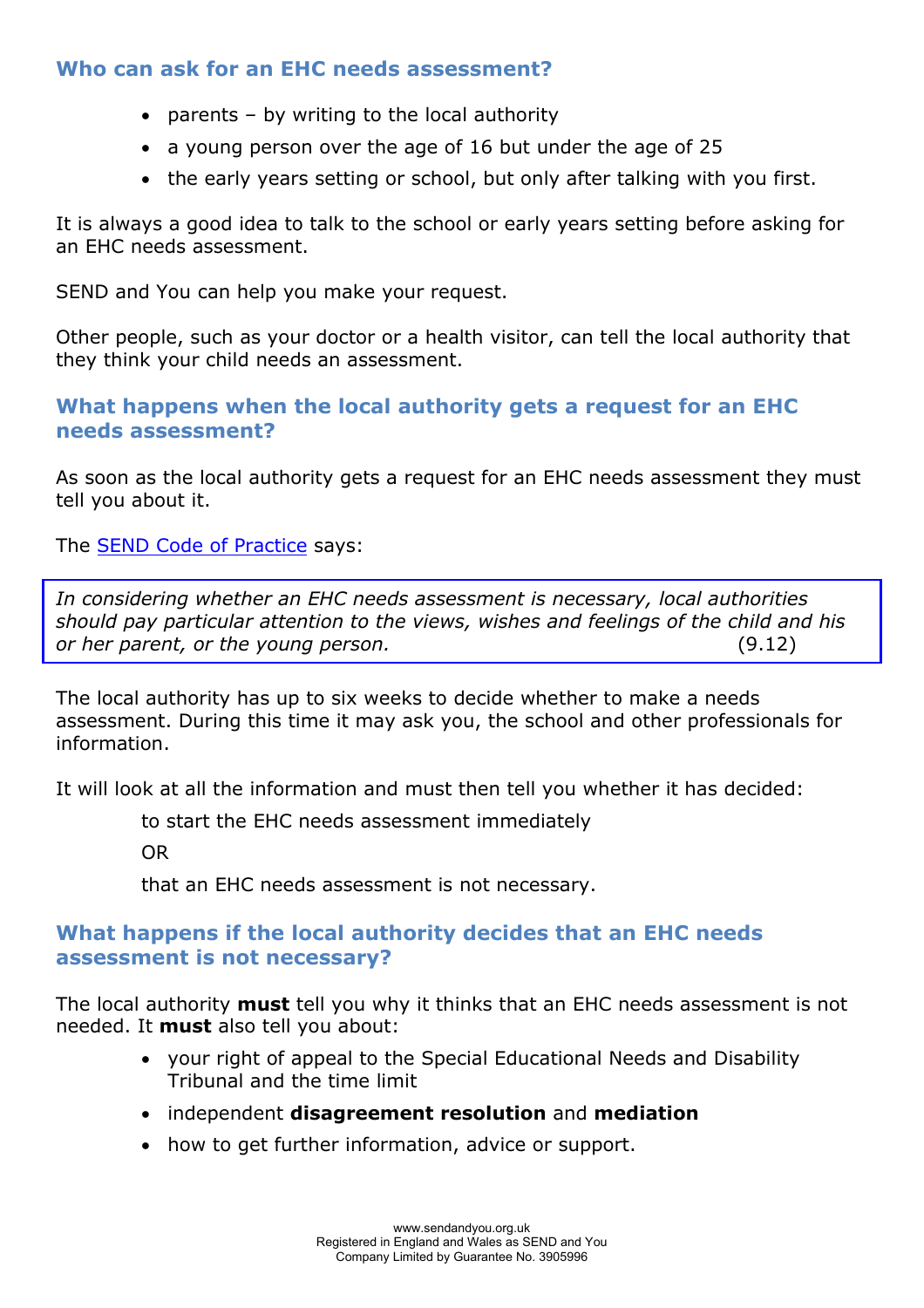If you disagree with the decision SEND and You can explain your options to you.

# **What happens if the EHC needs assessment goes ahead?**

The [SEND Code of Practice](https://www.gov.uk/government/publications/send-code-of-practice-0-to-25) says:

*Local authorities must consult the child and the child's parent or the young person throughout the process of assessment and production of an EHC plan. They should also involve the child as far as possible in this process. The needs of the individual child and young person should sit at the heart of the assessment and planning process.* (9.21)

The local authority will write to you to tell you what will happen and ask for your views. Your views and your child's views are really important. SEND and You can give you information, advice and support to help you with this.

The local authority will ask a number of other people for information about your child. This is called 'advice' and it should include information about:

- your child's education, health and care needs
- the desired **outcomes** for your child
- the special educational, health and care provision that might be required to meet their needs and achieve the desired outcomes.

The local authority **must** ask for advice and information from:

- parents (or the young person)
- your child's early years setting or school
- an educational psychologist
- health professionals who work with your child. This might include a paediatrician, speech and language therapist, physiotherapist or occupational therapist
- social care staff
- anyone else you ask them to contact who may be able to give relevant advice.

If your child has a vision or hearing impairment the local authority must also seek information and advice from a suitably qualified teacher.

The local authority should also try to find out your child's views. You, the school and other professionals may be able to help with this. If you think your child needs someone to help them give their views, you can ask SEND and You for more information about this.

You will have the chance to discuss your child with everyone involved in the needs assessment and you will receive a copy of all the reports when the needs assessment is finished.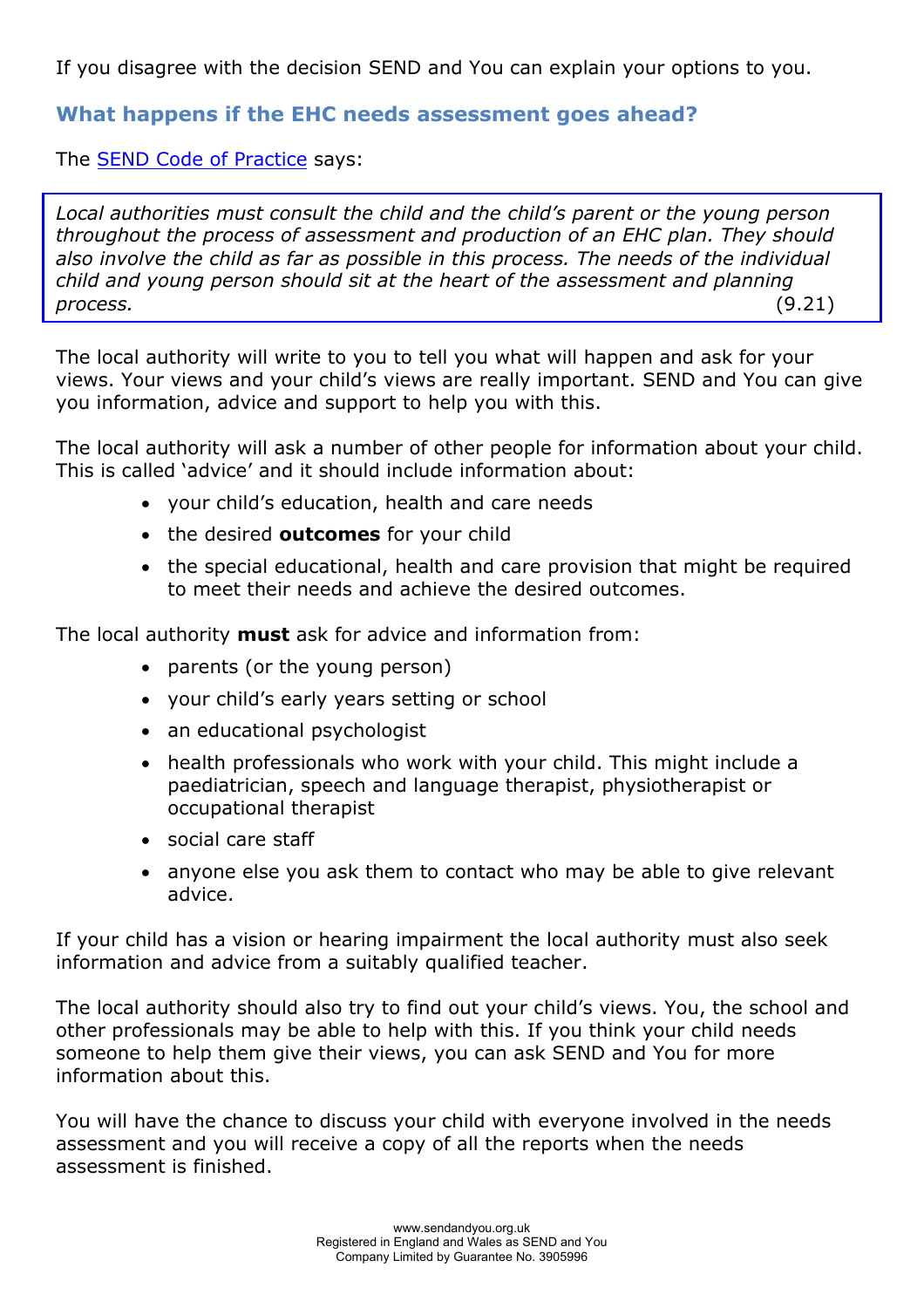If you want information, advice or support during the EHC needs assessment contact SEND and You.

You can find out more about advice and information for EHC needs assessments in the [SEND Code of Practice](https://www.gov.uk/government/publications/send-code-of-practice-0-to-25) sections 9.45 – 9.52.

# **What if some of this advice is already available?**

Sometimes advice and information is already available because other professionals have been working with your child.

The [SEND Code of Practice](https://www.gov.uk/government/publications/send-code-of-practice-0-to-25) says:

*The local authority must not seek further advice if such advice has already been provided (for any purpose) and the person providing the advice, the local authority and the child's parent or the young person are all satisfied that it is sufficient for the assessment process. In making this decision, the local authority and the person providing the advice should ensure the advice remains current.* (9.47)

# **When does the EHC needs assessment end?**

Once the local authority has all the information and advice it must decide whether your child needs an **Education, Health and Care plan.** 

An EHC plan is a legal document written by the local authority. It describes the special educational needs that a child or young person has and the help that they will be given to meet them. It also includes the health and care provision that is needed.

Sometimes the local authority will decide that your child has special educational needs that can be met through **SEN support**. If this is the case the local authority must tell you of its decision within 16 weeks of receiving a request for an EHC needs assessment. The local authority must also tell you about your right of appeal.

If the local authority decides an EHC plan is necessary it must first write a draft plan. It will send you the draft EHC plan and copies of the reports so that you can read it all. You should check that everything you think is important has been included and that you agree with the outcomes and the proposed provision. The local authority will also ask you which school you prefer your child to go to.

You have 15 days to make comments, to ask for a meeting or accept the draft plan.

Note that if you do not reply within 15 days the local authority may assume that you agree with the draft plan.

The last stage is for the local authority to send you the final EHC plan. If you are still unhappy with the plan or cannot agree with the local authority on a school, you have a right to go to mediation and/or to appeal (see below).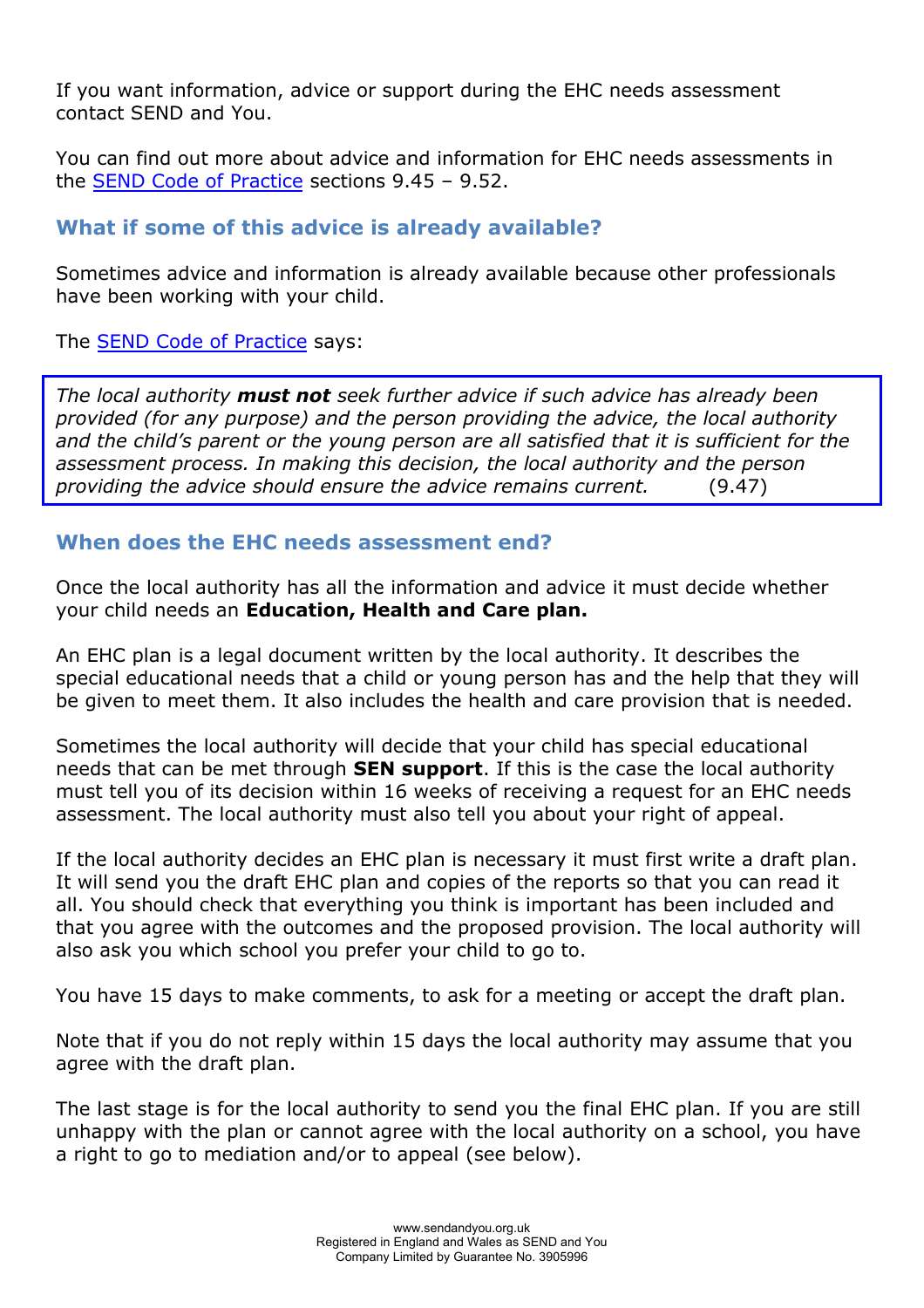If you need help at any stage you can contact SEND and You.

# **How long does all this take?**

| The local authority receives a request for an EHC<br>needs assessment. The authority must tell parents<br>about this request    | This is the start date                                          |
|---------------------------------------------------------------------------------------------------------------------------------|-----------------------------------------------------------------|
| The local authority decides whether an EHC needs<br>assessment is needed. The authority must tell<br>parents about its decision | Within six weeks of the<br>start date                           |
| The EHC needs assessment takes place                                                                                            | This starts as soon as the<br>decision is made                  |
| <b>EITHER</b>                                                                                                                   |                                                                 |
| The local authority tells the parents of the decision<br>not to issue an EHC plan                                               | Within 16 weeks of the<br>start date                            |
| <b>OR</b>                                                                                                                       |                                                                 |
| The local authority sends a draft EHC plan to parents                                                                           |                                                                 |
| Parents must respond to the draft EHC plan. They<br>can:                                                                        | Within 15 days of receiving<br>the draft EHC plan               |
| • agree that the draft is adequate                                                                                              |                                                                 |
| • ask for changes                                                                                                               |                                                                 |
| ask for a meeting.                                                                                                              |                                                                 |
| Parents have the right at this point to state a<br>preference for a school or early years setting                               |                                                                 |
| The local authority consults with the school or early<br>years setting                                                          | Within 15 days of parents'<br>response to the draft EHC<br>plan |
| The local authority issues the final EHC plan                                                                                   | Within 20 weeks of the<br>start date                            |

Sometimes this timescale can be different. See **SEND Code of Practice** section 9.42.

# **What if I do not agree with the local authority about the EHC needs assessment or the EHC plan?**

At any stage you can ask to talk to a member of the local authority's staff. This will usually be the person named in the letter the local authority sends to you when it receives a request for an EHC needs assessment.

If the local authority decides that an EHC needs assessment and an EHC plan are necessary for your child, they must carry out the assessment and issue a plan, whatever your views are.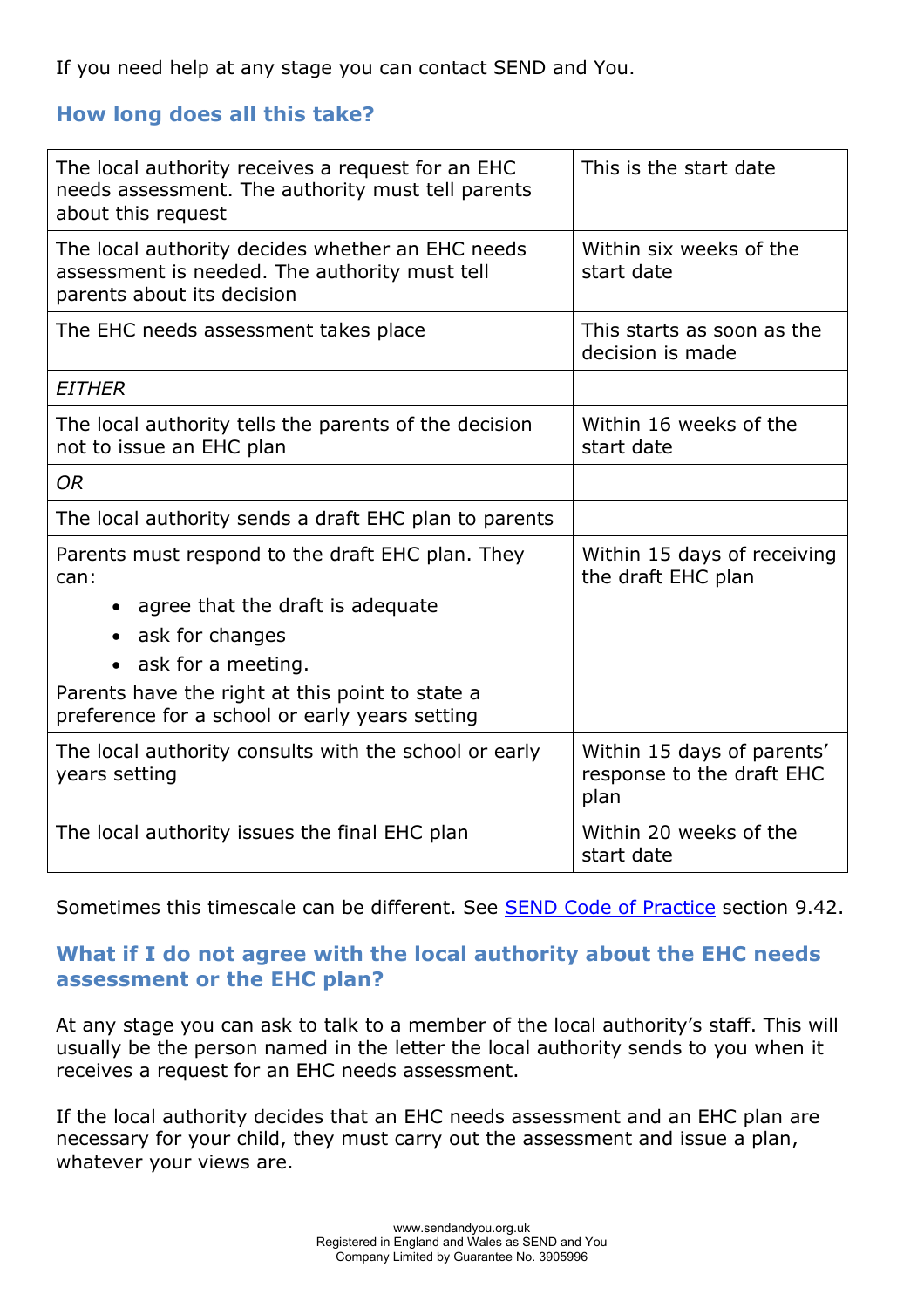SEND and You can give you impartial information and advice about the options open to you, and support you through the process.

You also have a right to request independent **disagreement resolution** and, in some circumstances, **mediation**. You can find out more about disagreement resolution and mediation in our information resource [What if I do not agree…?](https://www.sendandyou.org.uk/wp-content/uploads/2021/08/8-What-if-I-do-not-agree-Bristol-new.pdf) and in the [SEND Code of Practice](https://www.gov.uk/government/publications/send-code-of-practice-0-to-25) Chapter 9.

# **Where can I get more information, advice or support?**

You can read about Education, Health and Care needs assessments in the [SEND Code](https://www.gov.uk/government/publications/send-code-of-practice-0-to-25) [of Practice](https://www.gov.uk/government/publications/send-code-of-practice-0-to-25) Chapter 9.

The Bristol [Local Offer](https://www.bristol.gov.uk/web/bristol-local-offer) includes more information on the local arrangements for EHC needs assessments.

SEND and You can give you:

- information about EHC needs assessments
- advice and support during the process of assessment
- details of other organisations, support groups and services that may be of help
- information, advice and support about your rights to make a complaint, seek independent **disagreement resolution** or **mediation**.

#### **Still concerned?**

If you are still unclear or have any questions about any information in this document – or about any other aspect of Special Educational Needs & Disabilities – please call our Information, Advice and Support line on 0117 989 7725. The line is open 9.30am – 4.30pm weekdays. There is an answer phone at all other times. Or you can get in touch via our website at [https://www.sendandyou.org.uk/contact-us/](http://www.supportiveparents.org.uk/contact)

Revised February 2020

Disclaimer: SEND and You has made all reasonable efforts to ensure that the information contained in this leaflet is accurate and up to date at the time of publication. It does not constitute legal advice and SEND and You cannot accept any responsibility for any loss or damage suffered as a consequence of any reliance placed upon it.